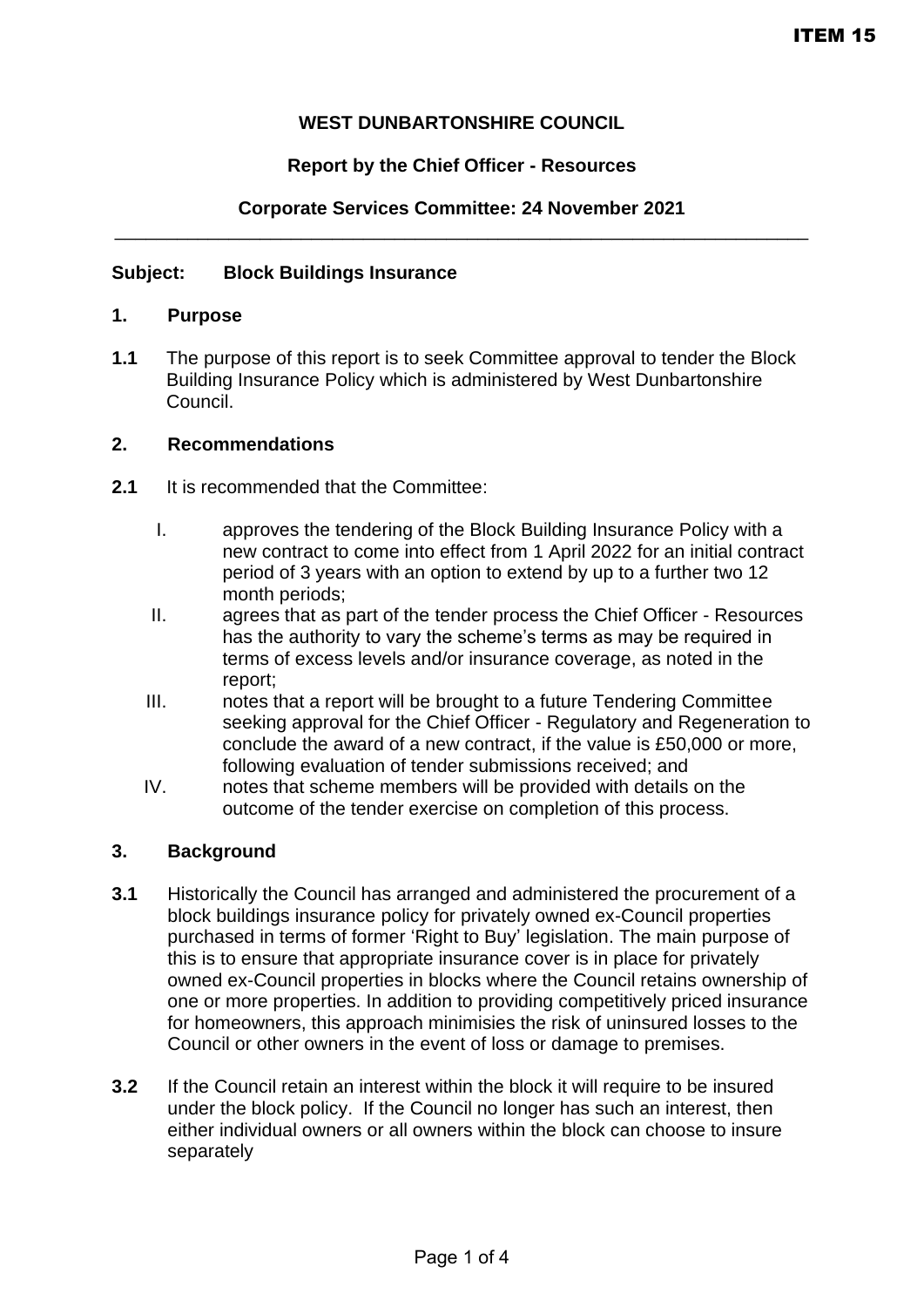**3.3** The block building insurance policy currently in place has an excess provision of £0 for standard cover and £50 for accidental cover.

## **4. Main Issues**

- **4.1** This policy is normally tendered on the basis of an initial 3 year contract period with the option to extend for up to a further two 12 month periods. The policy was last tendered in 2016/17 with a new contract commencing on 1 April 2017.
- **4.2** The response from the market during the 2016/17 procurement exercise was limited. The current Insurer has also advised that they will not be renewing any of their UK held policies for 2022. This is following a review of the current Insurer's business model in the UK which they had to make given additional regulatory requirements which applied to their business in the UK as a third country branch following Brexit. This therefore means that the Block Building Insurance Policy will not be renewed with the current Insurer at the expiry of the current period of insurance i.e. 31 March 2022.
- **4.3** Whilst there appears to be a limited number of Insurers interested in underwriting this type of business, Officers are taking advice from our Insurance Broker to help improve the tender response and influence and assist the market in terms of being more commercially attractive.
- **4.4** The low interest from the market previously may be influenced by our current excess levels and claims experience. As such, potential variables to the scheme in terms of excess levels and possibly insurance coverage i.e. the range of insurable risks and the extent to which they are covered will be looked at as part of this tender process.
- **4.5** Details of any potential variables to the scheme considered as part of this process together with the outcome of the tender exercise will be advised to scheme members on completion of the tender process.

## **5. People Implications**

**5.1** There are no people implications.

# **6. Financial and Procurement Implications**

- **6.1** The cost of the insurance is passed to the property owners on an annual basis. As the Council is responsible for the management and administration of the scheme, the Council receives a proportion of the policy premium from the Insurer to cover this cost.
- **6.2** No financial implications for the Council are expected given the recommended approach although this will be dependent on the terms received following the tendering process.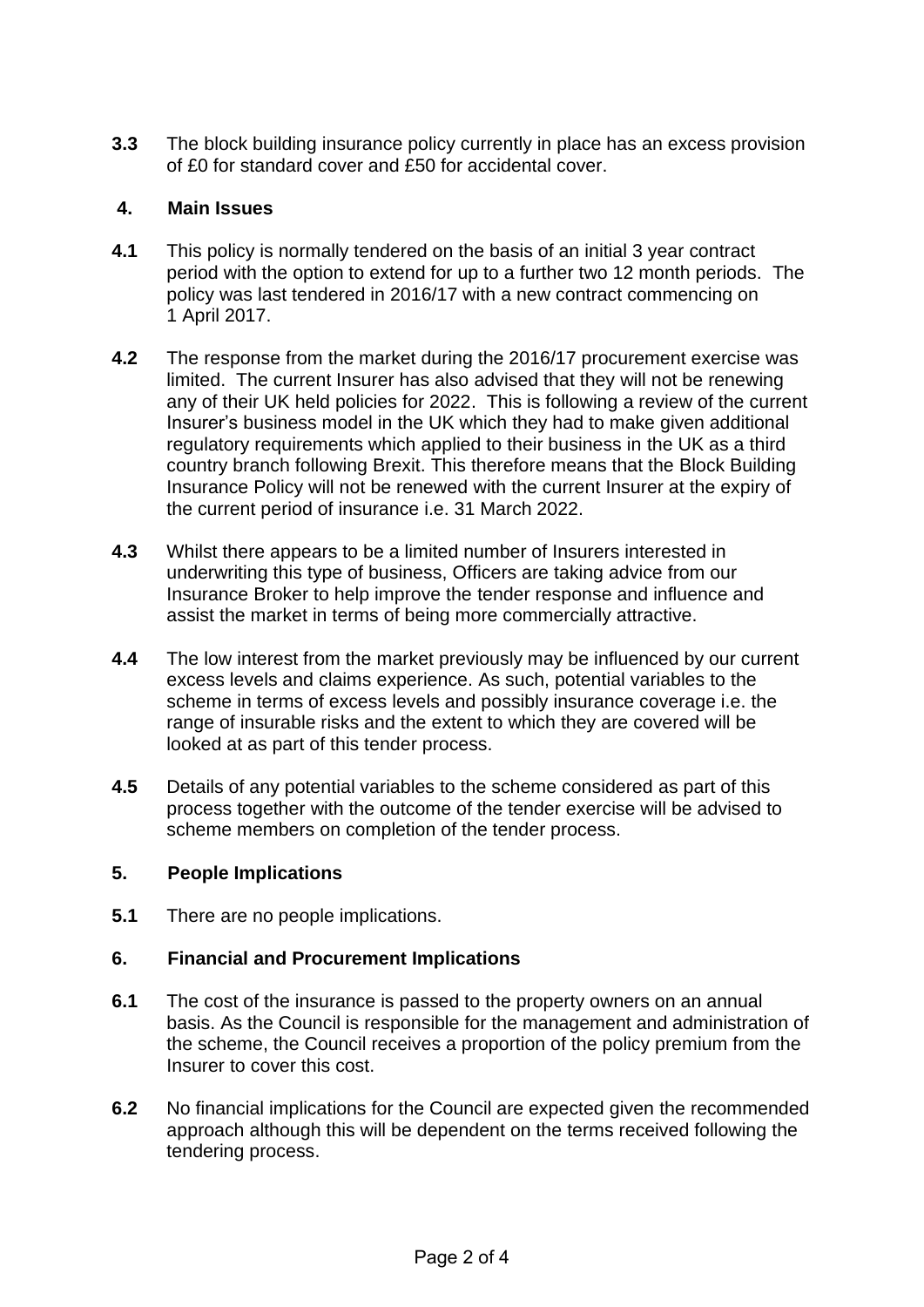**6.3** All procurement activity carried out by the Council in excess of £50,000 is subject to a contract strategy. The contract strategy for the provision of the Block Building Insurance Scheme will be produced by the Corporate Procurement Unit in close consultation with officers from the Resources Insurance Team. The contract strategy shall include but may not be limited to; contract scope, service forward plan, the market, procurement model and routes – including existing delivery vehicles, roles and responsibilities, risks, issues and opportunities and ongoing contract management.

## **7. Risk Analysis**

- **7.1** The properties covered by the current policy were required to accept such a condition as part of the sale of Council houses in terms of former 'Right to Buy' legislation in order to minimise the risk to remaining Council housing. The recommended approach maintains this risk mitigation.
- **7.2** In the event that there is a limited response from the market with no suppliers willing to bid for 100% of the risk, the Contract Strategy will allow the lead Insurer to be identified and provide a solution for scheme members and also the Council.

## **8. Equalities Impact Assessment (EIA)**

**8.1** No significant issues were identified in a screening for potential equality impact of this service.

## **9. Consultation**

**9.1** The report has been subject to consultation with appropriate Chief Officer, Procurement and the Council's Insurance Broker.

## **10. Strategic Assessment**

**10.1** Having considered all the Council's strategic priorities, this report and the provision of the Block Building Insurance Policy will ensure successful delivery of the strategic priorities of the Council.

**Stephen West Chief Officer - Resources Date: 19 October 2021** 

\_\_\_\_\_\_\_\_\_\_\_\_\_\_\_\_\_\_\_\_\_\_\_\_\_\_\_\_\_\_\_\_\_\_\_\_\_\_\_\_\_\_\_\_\_\_\_\_\_\_\_\_\_\_\_\_\_\_\_\_\_\_\_\_\_\_\_